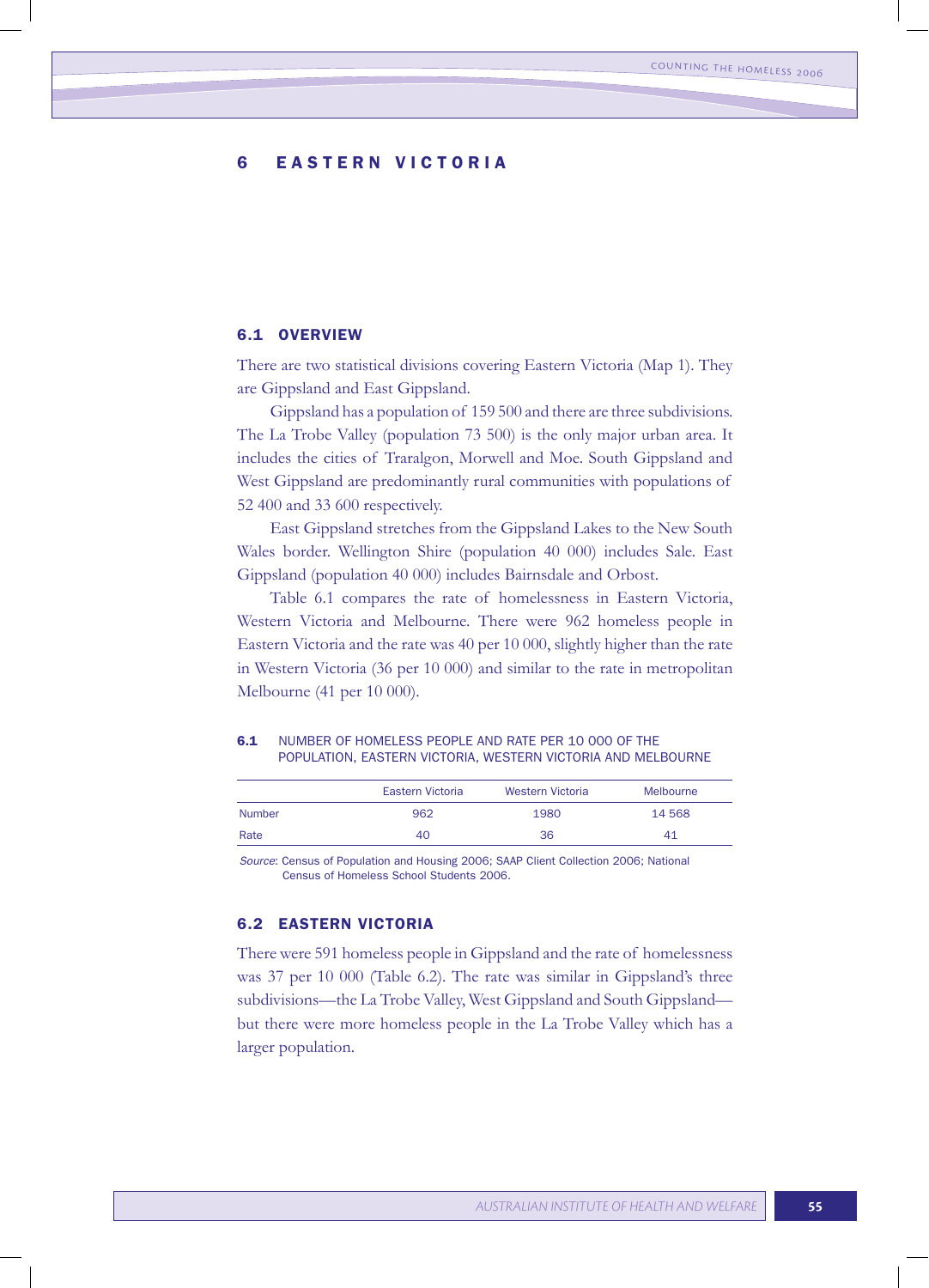In East Gippsland, the rate of homelessness was 46 per 10 000. There were 260 homeless people in East Gippsland Shire where the rate was 64 per 10 000, compared with 111 in Wellington Shire where the rate was 28 per 10 000.

|               |                    |                   | <b>Gippsland</b>   | <b>East Gippsland</b> |                   |                            |       |
|---------------|--------------------|-------------------|--------------------|-----------------------|-------------------|----------------------------|-------|
|               | La Trobe<br>Vallev | West<br>Gippsland | South<br>Gippsland | Total                 | East<br>Gippsland | Wellington<br><b>Shire</b> | Total |
| <b>Number</b> | 285                | 122               | 184                | 591                   | 260               | 111                        | 371   |
| Rate          | 39                 | 36                | 35                 | 37                    | 64                | 28                         | 46    |

## 6.2 NUMBER OF HOMELESS PEOPLE AND RATE PER 10 000 OF THE POPULATION, GIPPSLAND AND EAST GIPPSLAND

*Source*: Census of Population and Housing 2006; SAAP Client Collection 2006; National Census of Homeless School Students 2006.

Table 6.3 shows the proportion of people in different sectors of the homeless population. In Gippsland, 41 per cent were staying with friends or relatives. One-quarter (26 per cent) were in SAAP/THM accommodation, and 18 per cent were in improvised dwellings or sleeping rough.

In East Gippsland, one-quarter (27 per cent) of the homeless were with other households, one-third (31 per cent) were in SAAP/THM accommodation, and another one-third (30 per cent) were in improvised dwellings. These were probably rudimentary shacks where people were living in rural poverty, but one census collector reported people living in a cave.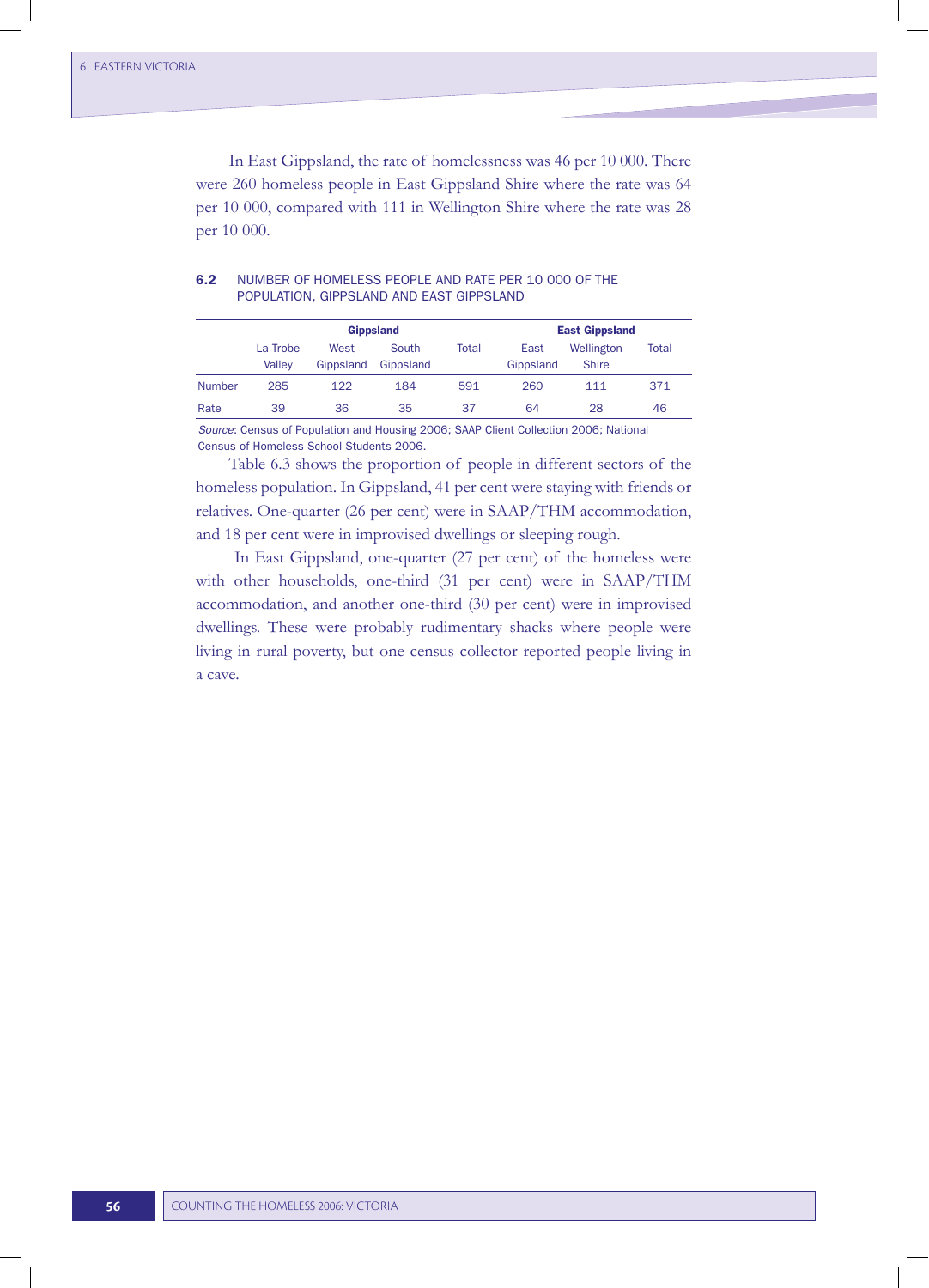### 6.3 PEOPLE IN DIFFERENT SECTORS OF THE HOMELESS POPULATION, GIPPSLAND AND EAST GIPPSLAND

### Percentage

|                       | <b>Gippsland</b>   |      |                              |       | <b>East Gippsland</b> |                            |       |  |
|-----------------------|--------------------|------|------------------------------|-------|-----------------------|----------------------------|-------|--|
|                       | La Trobe<br>Valley | West | South<br>Gippsland Gippsland | Total | East<br>Gippsland     | Wellington<br><b>Shire</b> | Total |  |
| <b>Boarding house</b> | 15                 | 18   | 12                           | 15    | 11                    | 13                         | 12    |  |
| SAAP/THM              | 35                 | 23   | 14                           | 26    | 31                    | 32                         | 31    |  |
| Friends/relatives     | 39                 | 53   | 35                           | 41    | 27                    | 27                         | 27    |  |
| Improvised dwellings  | 11                 | 6    | 39                           | 18    | 31                    | 28                         | 30    |  |
|                       | 100                | 100  | 100                          | 100   | 100                   | 100                        | 100   |  |

#### Number

|                       | <b>Gippsland</b>   |      |                              |       | <b>East Gippsland</b> |                            |       |  |
|-----------------------|--------------------|------|------------------------------|-------|-----------------------|----------------------------|-------|--|
|                       | La Trobe<br>Valley | West | South<br>Gippsland Gippsland | Total | East<br>Gippsland     | Wellington<br><b>Shire</b> | Total |  |
| <b>Boarding house</b> | 42                 | 22   | 23                           | 87    | 30                    | 15                         | 45    |  |
| SAAP/THM              | 101                | 28   | 25                           | 154   | 80                    | 35                         | 115   |  |
| Friends/relatives     | 112                | 65   | 65                           | 242   | 70                    | 30                         | 100   |  |
| Improvised dwellings  | 30                 | 7    | 71                           | 108   | 80                    | 31                         | 111   |  |
|                       | 285                | 122  | 184                          | 591   | 260                   | 111                        | 371   |  |
|                       |                    |      |                              |       |                       |                            |       |  |

*Source*: Census of Population and Housing 2006; SAAP Client Collection 2006; National Census of Homeless School Students 2006.

# 6.3 MARGINAL RESIDENTS OF CARAVAN PARKS

There were 45 people in boarding houses in East Gippsland (Table 6.3), but 152 marginal residents of caravan parks (Table 6.4). If marginal residents of caravan parks are included in the homeless population, then the rate of homelessness increases from 46 to 65 per 10 000 in East Gippsland.

Similarly, there were 87 boarding house residents in Gippsland, but 188 marginal residents of caravan parks. If marginal residents of caravan parks are included in the homeless population, then the rate of homelessness increases from 37 to 49 per 10 000 in Gippsland.